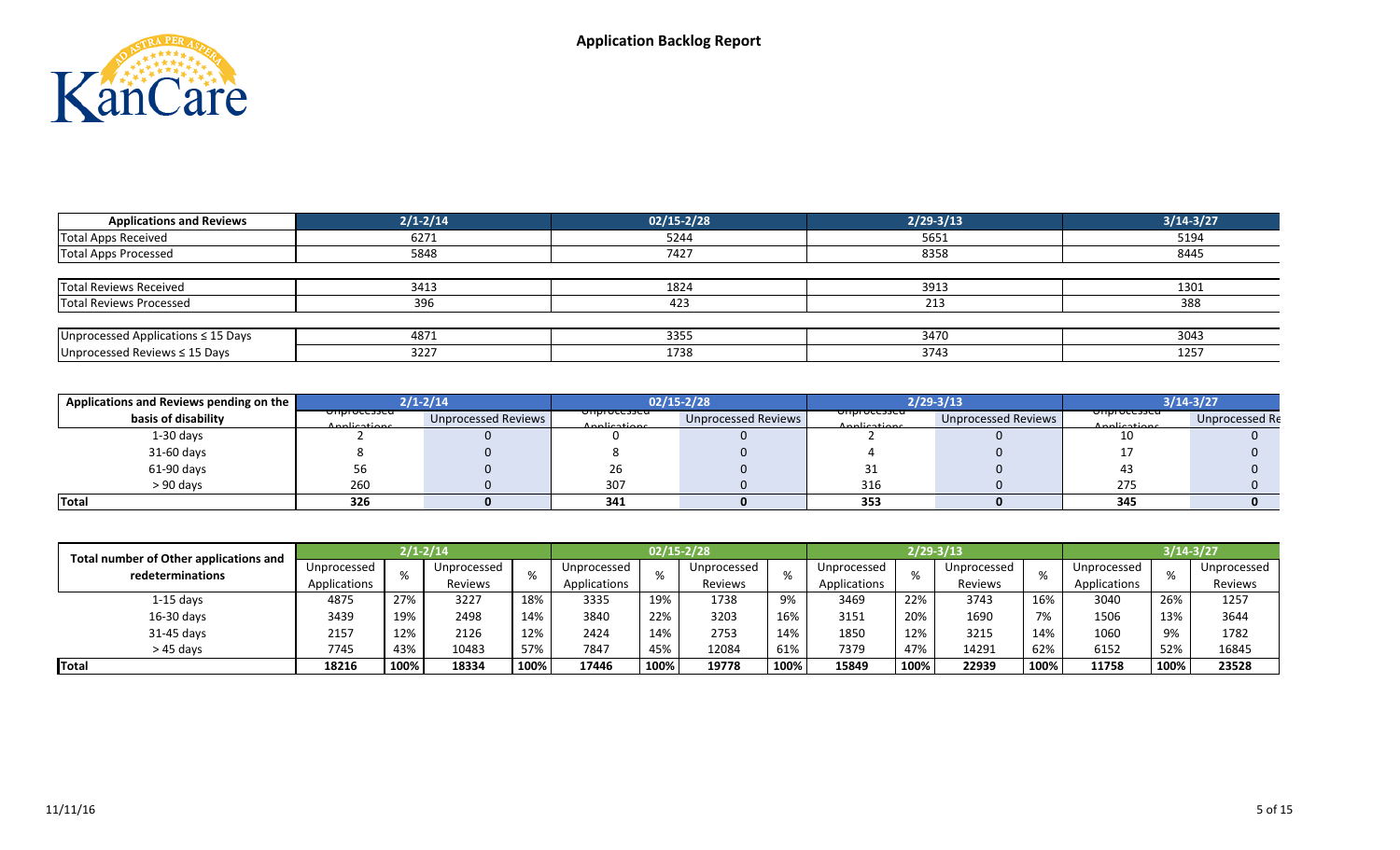

| <b>Applications and Reviews</b>         | $3/28 - 4/10$ | $4/11 - 4/24$ | $4/25 - 5/8$ | 5/9 |
|-----------------------------------------|---------------|---------------|--------------|-----|
| Total Apps Received                     | 5718          | 5382          | 5161         |     |
| Total Apps Processed                    | 10944         | 11691         | 11120        |     |
|                                         |               |               |              |     |
| Total Reviews Received                  | 5291          | 1790          | 2891         |     |
| Total Reviews Processed                 | 358           | 303           | 461          |     |
|                                         |               |               |              |     |
| Unprocessed Applications $\leq$ 15 Days | 1594          | 828           | 623          |     |
| Unprocessed Reviews $\leq$ 15 Days      | 4956          | 1633          | 2104         |     |

| Applications and Reviews pending on the |        |                                          | 8/14-3/27                  |                                          | 1/11-4/24                  |                                          | $1/25 - 5/8$               |                                         |  |
|-----------------------------------------|--------|------------------------------------------|----------------------------|------------------------------------------|----------------------------|------------------------------------------|----------------------------|-----------------------------------------|--|
| basis of disability                     | eviews | <del>omprocesseu -</del><br>Annlications | <b>Unprocessed Reviews</b> | <del>omprocesseu -</del><br>Annlications | <b>Unprocessed Reviews</b> | <del>omprocesseu -</del><br>Applications | <b>Unprocessed Reviews</b> | <del>onprocessea:</del><br>Applications |  |
| $1-30$ days                             |        |                                          |                            |                                          |                            | 10                                       |                            | ັ                                       |  |
| 31-60 days                              |        | 29                                       |                            |                                          |                            |                                          |                            | 56                                      |  |
| 61-90 days                              |        | 43                                       |                            | —4∠                                      |                            |                                          |                            | ےر                                      |  |
| > 90 davs                               |        | 275                                      |                            | 245                                      |                            | 251                                      |                            | 483                                     |  |
| <b>Total</b>                            |        | 364                                      |                            | 341                                      |                            | 328                                      |                            | 622                                     |  |

| Total number of Other applications and |      |                          |         | $3/28 - 4/10$ |              |             |         | 4/11-4/24   |              | $4/25 - 5/8$ |         |             |              |             |      |  |
|----------------------------------------|------|--------------------------|---------|---------------|--------------|-------------|---------|-------------|--------------|--------------|---------|-------------|--------------|-------------|------|--|
| redeterminations                       |      | Unprocessed<br>$\Omega'$ |         | Unprocessed   |              | Unprocessed |         | Unprocessed |              | Unprocessed  |         | Unprocessed |              | Unprocessed |      |  |
|                                        |      | Applications             | Reviews | -7с           | Applications |             | Reviews |             | Applications |              | Reviews |             | Applications |             |      |  |
| $1-15$ days                            | 5%   | 1591                     | 21%     | 4956          | 18%          | 821         | 15%     | 1633        | 6%           | 619          | 18%     | 2104        | 7%           | 1818        | 12%  |  |
| $16-30$ days                           | 15%  | 824                      | 11%     | 1244          | 4%           | 711         | 13%     | 4890        | 17%          | 376          | 11%     | 1580        | 5%           | 1368        | 9%   |  |
| 31-45 days                             | 8%   | 835                      | 11%     | 3607          | 13%          | 520         | 10%     | 1366        |              | 404          | 12%     | 4724        | 16%          | 1246        | 8%   |  |
| $>45$ days                             | 72%  | 4458                     | 58%     | 18228         | 65%          | 3287        | 62%     | 20913       | 73%          | 2081         | 60%     | 21128       | 72%          | 10961       | 71%  |  |
| Total                                  | 100% | 7708                     | 100%    | 28035         | 100%         | 5339        | 100%    | 28802       | 100%         | 3480         | 100%    | 29536       | 100%         | 15393       | 100% |  |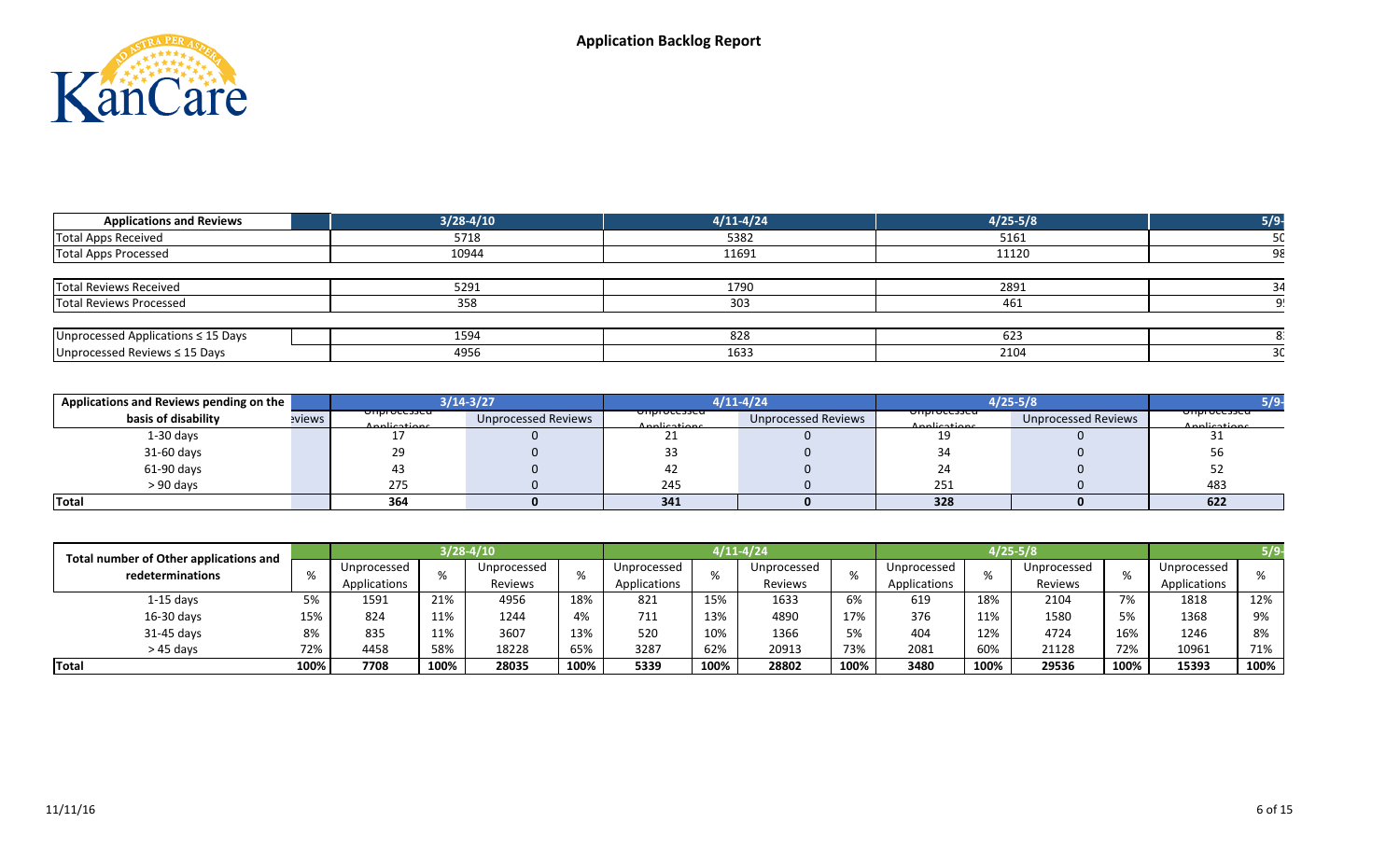

| <b>Applications and Reviews</b>         | 5/22 | $5/23-6/3$ | $6/4 - 6/19$ | $6/20-7/3$ |
|-----------------------------------------|------|------------|--------------|------------|
| Total Apps Received                     | 187  | 4400       | 5243         | 4838       |
| Total Apps Processed                    | 307  | 9143       | 10937        | 11124      |
|                                         |      |            |              |            |
| Total Reviews Received                  | 139  | 3118       | 2706         | 1292       |
| Total Reviews Processed                 |      | 570        | 657          | 492        |
|                                         |      |            |              |            |
| Unprocessed Applications $\leq$ 15 Days |      | 936        | 907          | 1290       |
| Unprocessed Reviews ≤ 15 Days           |      | 2958       | 2430         | 1130       |

| Applications and Reviews pending on the 5/22 |                            |                                          | $5/23-6/3$          |                                          | $6/4 - 6/19$               | $6/20 - 7/3$                             |                            |  |  |
|----------------------------------------------|----------------------------|------------------------------------------|---------------------|------------------------------------------|----------------------------|------------------------------------------|----------------------------|--|--|
| basis of disability                          | <b>Unprocessed Reviews</b> | <del>umprocesseu -</del><br>Applications | Unprocessed Reviews | <del>umprocesseu -</del><br>Applications | <b>Unprocessed Reviews</b> | <del>omprocesseu -</del><br>Annlications | <b>Unprocessed Reviews</b> |  |  |
| $1-30$ days                                  |                            |                                          |                     |                                          |                            | 126                                      |                            |  |  |
| 31-60 days                                   |                            |                                          |                     | 82                                       |                            |                                          |                            |  |  |
| $61-90$ days                                 |                            |                                          |                     | -83                                      |                            | 99                                       |                            |  |  |
| $> 90$ days                                  |                            | 604                                      |                     | 653                                      |                            | 807                                      |                            |  |  |
| Total                                        |                            | 773                                      |                     | 890                                      |                            | 1127                                     |                            |  |  |

| Total number of Other applications and | 37 ZZ       |      |              |      | $5/23-6/3$  |      |              |      | 6/4-6/19    |      | 6/20-7/3     |      |             |      |
|----------------------------------------|-------------|------|--------------|------|-------------|------|--------------|------|-------------|------|--------------|------|-------------|------|
| redeterminations                       | Unprocessed | %    | Unprocessed  |      | Unprocessed | %    | Unprocessed  |      | Unprocessed | %    | Unprocessed  |      | Unprocessed |      |
|                                        | Reviews     |      | Applications |      | Reviews     |      | Applications |      | Reviews     |      | Applications |      | Reviews     |      |
| $1-15$ days                            | 3055        | 10%  | 1905         | 14%  | 3223        | 10%  | 1581         | 14%  | 2424        | 7%   | 1228         | 14%  | 1131        | 3%   |
| $16-30$ days                           | 2127        | 7%   | 1357         | 10%  | 3545        | 10%  | 1242         | 11%  | 2851        | 8%   | 890          | 10%  | 2297        | 7%   |
| 31-45 days                             | 1863        | 6%   | 948          | 7%   | 1500        | 4%   | 1038         | 9%   | 3298        | 9%   | 796          | 9%   | 2958        | 8%   |
| $>45$ days                             | 24563       | 78%  | 9034         | 68%  | 25632       | 76%  | 7724         | 67%  | 27016       | 76%  | 6117         | 68%  | 28689       | 82%  |
| Total                                  | 31608       | 100% | 13244        | 100% | 33900       | 100% | 11585        | 100% | 35589       | 100% | 9031         | 100% | 35075       | 100% |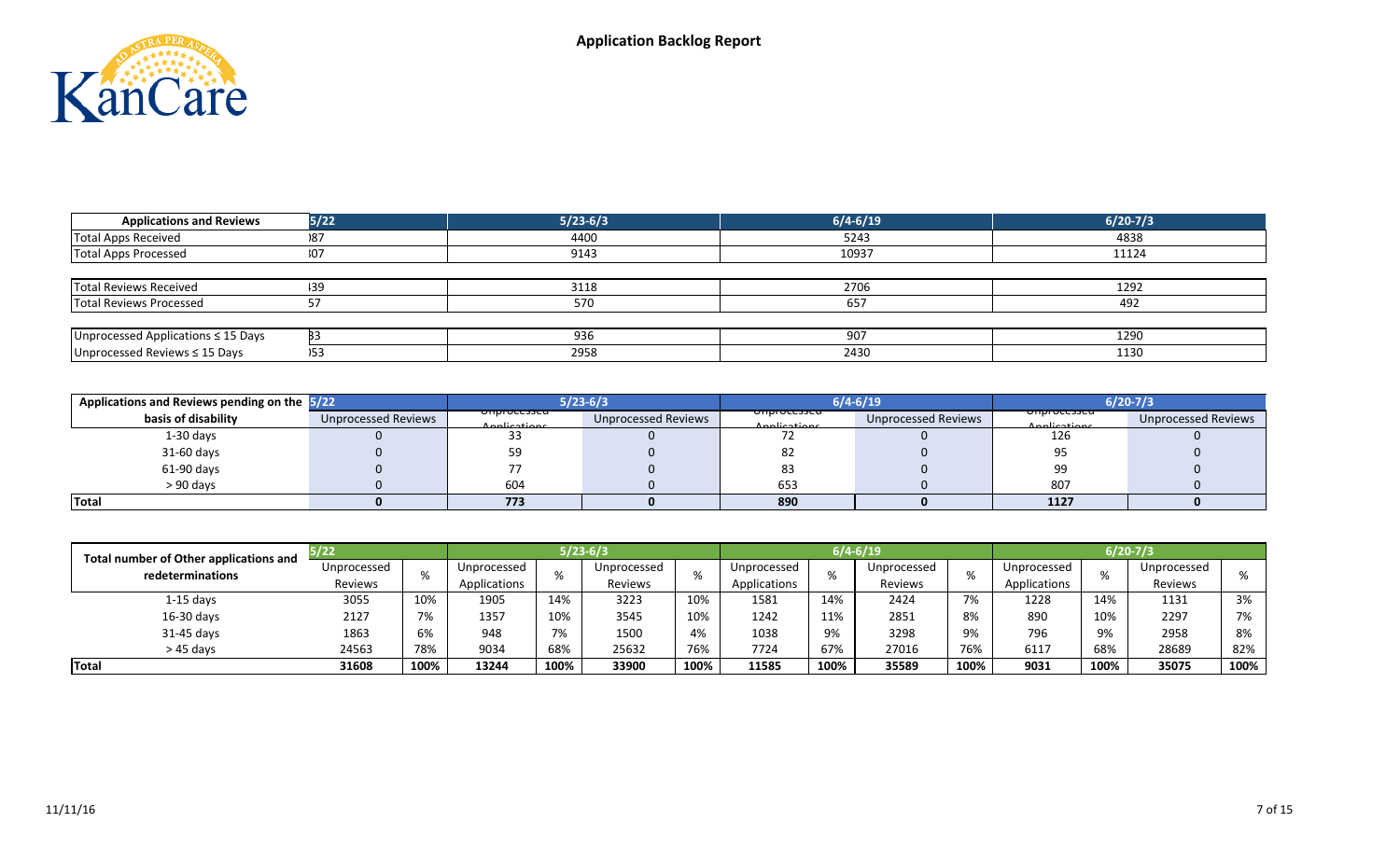

| <b>Applications and Reviews</b>    | $7/4 - 7/17$ | $7/18 - 7/31$ | $8/1 - 8/14$ | 8/15 |
|------------------------------------|--------------|---------------|--------------|------|
| Total Apps Received                | 5167         | 4433          | 5079         | -62  |
| Total Apps Processed               | 9510         | 10943         | 9012         | 88   |
|                                    |              |               |              |      |
| Total Reviews Received             | 2611         | 3493          | 3639         | 14   |
| <b>Total Reviews Processed</b>     | 474          | 471           | 394          |      |
|                                    |              |               |              |      |
| Unprocessed Applications ≤ 15 Days | 1098         | 1102          | 1303         | 14   |
| Unprocessed Reviews ≤ 15 Days      | 2100         | 2096          | 3315         |      |

| Applications and Reviews pending on the |                                          | $7/4 - 7/17$        |                                          | $7/8 - 7/31$        |                                        | $8/1 - 8/14$               |                                        |  |
|-----------------------------------------|------------------------------------------|---------------------|------------------------------------------|---------------------|----------------------------------------|----------------------------|----------------------------------------|--|
| basis of disability                     | <del>omprocesseu -</del><br>Applications | Unprocessed Reviews | <del>umprocesseu -</del><br>Annlications | Unprocessed Reviews | <del>omprocesseu</del><br>Applications | <b>Unprocessed Reviews</b> | <del>omprocesseu</del><br>Applications |  |
| $1-30$ days                             | 128                                      |                     | 133                                      |                     | 172                                    |                            | 157                                    |  |
| 31-60 days                              | 143                                      |                     | 155                                      |                     | 164                                    |                            | 175                                    |  |
| 61-90 days                              | 107                                      |                     | 116                                      |                     | 130                                    |                            | 140                                    |  |
| $> 90$ davs                             | 1148                                     |                     | 1226                                     |                     | 1239                                   |                            | 1245                                   |  |
| Total                                   | 1526                                     |                     | 1630                                     |                     | 1705                                   |                            | 1717                                   |  |

| Total number of Other applications and |              |      | $7/4 - 7/17$ |      |              |         | 7/18-7/31   |              |             | $8/1 - 8/14$ |             | 8/1.         |             |      |
|----------------------------------------|--------------|------|--------------|------|--------------|---------|-------------|--------------|-------------|--------------|-------------|--------------|-------------|------|
| redeterminations                       | Unprocessed  |      | Unprocessed  |      | Unprocessed  | %       | Unprocessed | %            | Unprocessed |              | Unprocessed | %            | Unprocessed |      |
|                                        | Applications |      | Reviews      |      | Applications | Reviews |             | Applications |             | Reviews      |             | Applications |             |      |
| $1-15$ days                            | 1047         | 18%  | 2100         | 6%   | 1030         | 22%     | 2096        | 6%           | 1226        | 32%          | 3315        | 9%           | 1387        | 36%  |
| $16-30$ days                           | 724          | 12%  | 1072         | 3%   | 556          | 12%     | 2025        | 6%           | 530         | 14%          | 2006        | 5%           | 622         | 16%  |
| 31-45 days                             | 541          | 9%   | 2643         | 8%   | 476          | 10%     | 1153        | 3%           | 364         | 10%          | 2026        | 5%           | 356         | 9%   |
| $>45$ davs                             | 3587         | 61%  | 28963        | 83%  | 2632         | 56%     | 31112       | 86%          | 1672        | 44%          | 31327       | 81%          | 1512        | 39%  |
| Total                                  | 5899         | 100% | 34778        | 100% | 4694         | 100%    | 36386       | 100%         | 3792        | 100%         | 38674       | 100%         | 3877        | 100% |